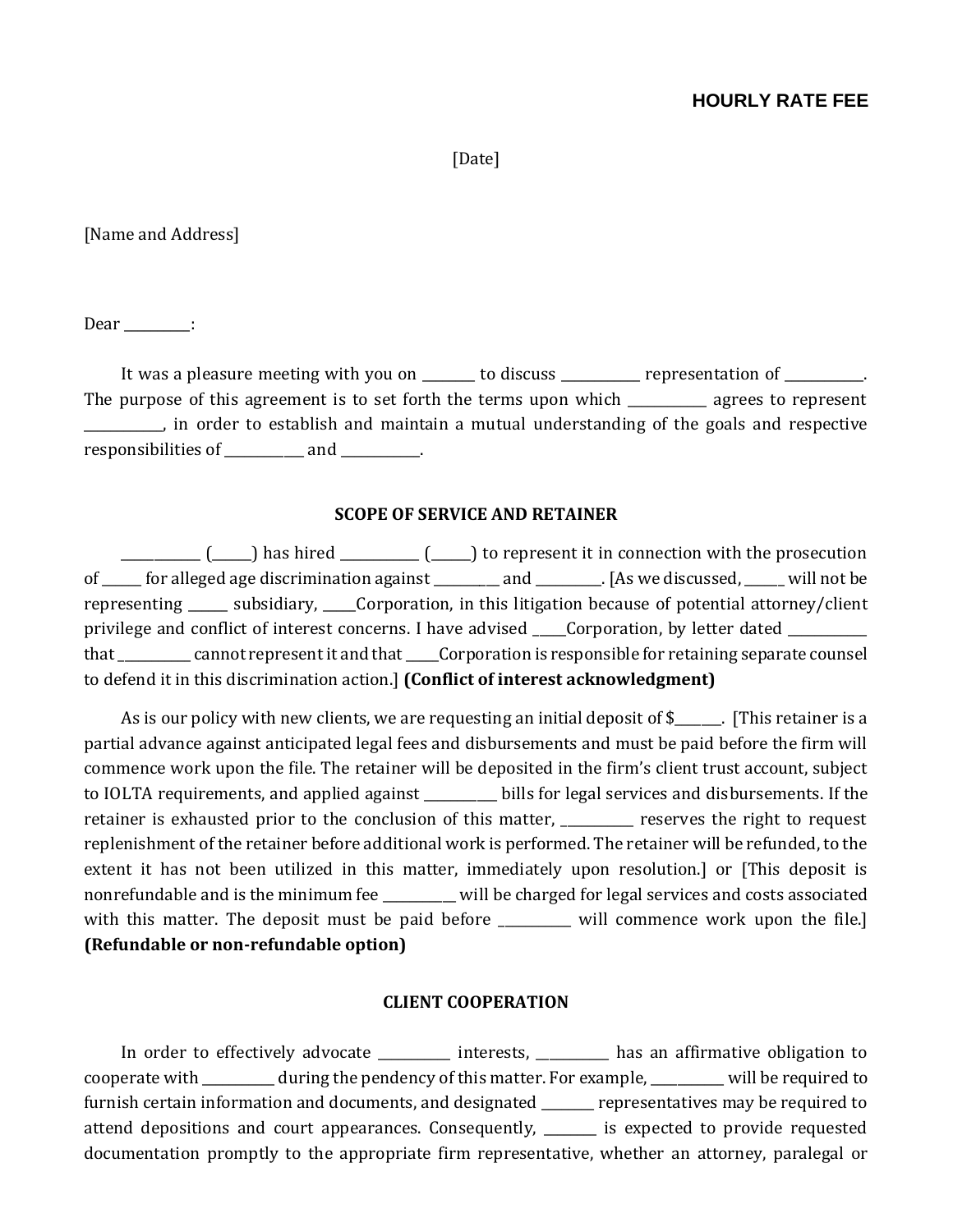secretary. \_\_\_\_\_\_ representatives must be available to work with \_\_\_\_\_\_\_ attorneys in preparation for depositions, court appearances and to discuss issues as they arise throughout this matter. A client's noncooperation is grounds for \_\_\_\_\_\_\_\_ withdrawal, and thus, it is essential that we maintain open communication.

In return, \_\_\_\_\_\_\_\_\_\_ agrees to keep \_\_\_\_\_\_\_\_\_ informed of the status of this matter and to consult with \_\_\_\_\_\_\_\_\_\_ when appropriate. Copies of significant correspondence and documents will be sent to \_\_\_\_\_\_\_\_\_\_\_ through \_\_\_\_\_\_\_\_\_\_\_\_\_\_ and any other designated personnel. In the event that we are out of the office or otherwise unavailable, please leave a message with my secretary disclosing the nature and urgency of the call. Even if the attorney cannot respond directly, someone will return your call with an appropriate response.

#### **GENERAL LAWSUIT INFORMATION**

In order to demystify the lawsuit process, would like to explain, in some detail, how a lawsuit is handled and what you can expect during the pendency of this action.

A lawsuit is commenced by the service and filing of a Summons and Complaint. The Complaint recites facts upon which the Plaintiff asserts liability against the Defendant. In this case, and \_\_\_\_\_\_\_\_ are alleging that \_\_\_\_\_\_\_\_\_\_\_ terminated their employment exclusively on the basis of age. The Defendant then has a limited number of days in which to serve and file an answer, which typically denies the claims asserted in the Complaint.

After the lawsuit is commenced, both the Plaintiff(s) and Defendant(s) are afforded a limited period of time called "discovery", during which they investigate the strengths and weaknesses of each other's claims. Written questions called "interrogatories" are frequently exchanged which require written responses about the facts and claims asserted by both parties. Oral depositions are also commonly used as a discovery tool. Parties to the action, as well as witnesses, orally answer questions posed by opposing counsel, which are simultaneously recorded by a stenographer. Depositions are very important, because the testimony can later be used at trial to perhaps point out inconsistencies between deposition and trial testimony. Also, depositions are helpful in ascertaining the strength and credibility of the deponent. If interrogatories are sent to us, we will explain the procedure and assist you and any other relevant \_\_\_\_\_\_\_\_ employees with answering the questions. If depositions are scheduled, we will meet with you or the relevant employee/deponent prior to the deposition and discuss the process. We will also be present at every deposition.

If your case does not settle after discovery is terminated, then a trial will take place, usually before a judge and six-person jury. Prior to trial, we will spend considerable time with you and other witnesses/parties explaining how a trial is conducted and reviewing everyone's testimony. It is entirely possible that several trial dates will be set, only to be continued because of crowded court calendars. It is very important that you understand the delays that often attend lawsuits; they can stretch on for years, which is why \_\_\_\_\_\_\_\_ commitment to and patience with this process is imperative.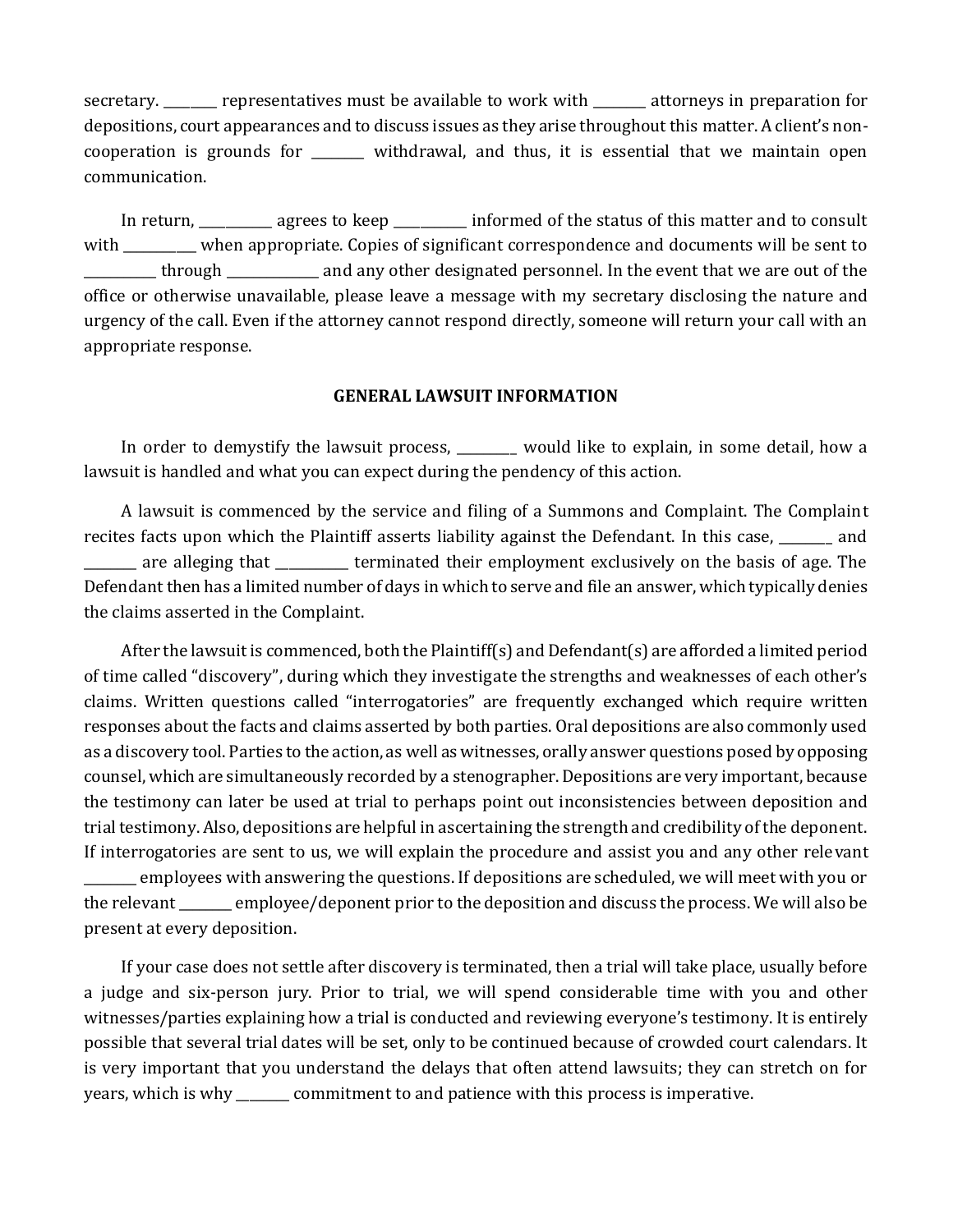#### **LEGAL FEES, EXPENSES AND BILLINGS**

### *Fees*

agrees to pay fees for services provided on this matter, in excess of those amounts covered by the initial retainer, based upon the following rates:

> Shareholder \$\_\_\_\_\_\_\_\_\_/hour Associate  $\qquad$  \$ /hour Paralegal  $\qquad$  \$ /hour

The above hourly rates are subject to adjustment in The of every calendar year without prior notice to \_\_\_\_\_\_\_\_\_\_\_. Current billing rate schedules are available upon request. Hourly billing will be to the tenth (1/10th) of an hour for time spent on \_\_\_\_\_\_\_\_\_\_\_ matter. "Time spent" includes telephone and personal conferences with both \_\_\_\_\_\_\_\_\_\_\_ and assigned firm personnel, legal research, conferences, court appearances, discovery, preparation and review of necessary documents and correspondence.

Although our fees are primarily based upon the value of the time actually spent on your matter, the following factors are also considered when determining our fee: a) the nature of the legal problem, including its novelty, complexity and importance; b) preclusion of other employment; c) the amount or consequence at stake and the result obtained; d) time limitations imposed by the client or situation; e) the experience, reputation and ability of the attorney(s) retained; and f) the skill necessary to handle the matter correctly.

\_\_\_\_\_\_\_\_\_\_\_ understands that personal and telephone consultations with \_\_\_\_\_\_\_\_\_\_\_ attorneys shall be part of its representation and \_\_\_\_\_\_\_\_ may be billed for the time spent on each consultation.

It is difficult to estimate, in advance, the amount of fees which \_\_\_\_\_\_\_\_\_\_\_ will incur in connection with this matter. We anticipate the fees will be in the range of \$\_\_\_\_\_, exclusive of expenses described below. This figure is not, however, a maximum fee, but is simply an estimate to allow \_\_\_\_\_\_\_\_\_\_\_ to budget appropriately. If we see that the fees will be exceeding this estimate by a significant amount, we will notify  $\_\_\_\_\_\_\_\_\$ .

## *Costs and Disbursements*

\_\_\_\_\_\_\_\_\_\_\_ is responsible for payment of any expenses incurred on \_\_\_\_\_\_\_\_\_\_\_ behalf, including reimbursement of all disbursements advanced by expenses and disbursements include, but are not limited to, photocopying and facsimile charges, long distance telephone calls, travel expenses and computer research charges. Costs exceeding \$100, such as expert witness fees and deposition costs, may be billed directly to \_\_\_\_\_\_\_\_\_\_\_, for which \_\_\_\_\_\_\_\_\_\_\_ agrees to make prompt, direct payments to the vendor. Notice of payment should be sent to \_\_\_\_\_\_\_\_\_\_\_. Otherwise, \_\_\_\_\_\_\_\_\_ will attempt to notify \_\_\_\_\_\_\_\_\_\_\_ prior to advancing any cost exceeding \$300.

## *Billing*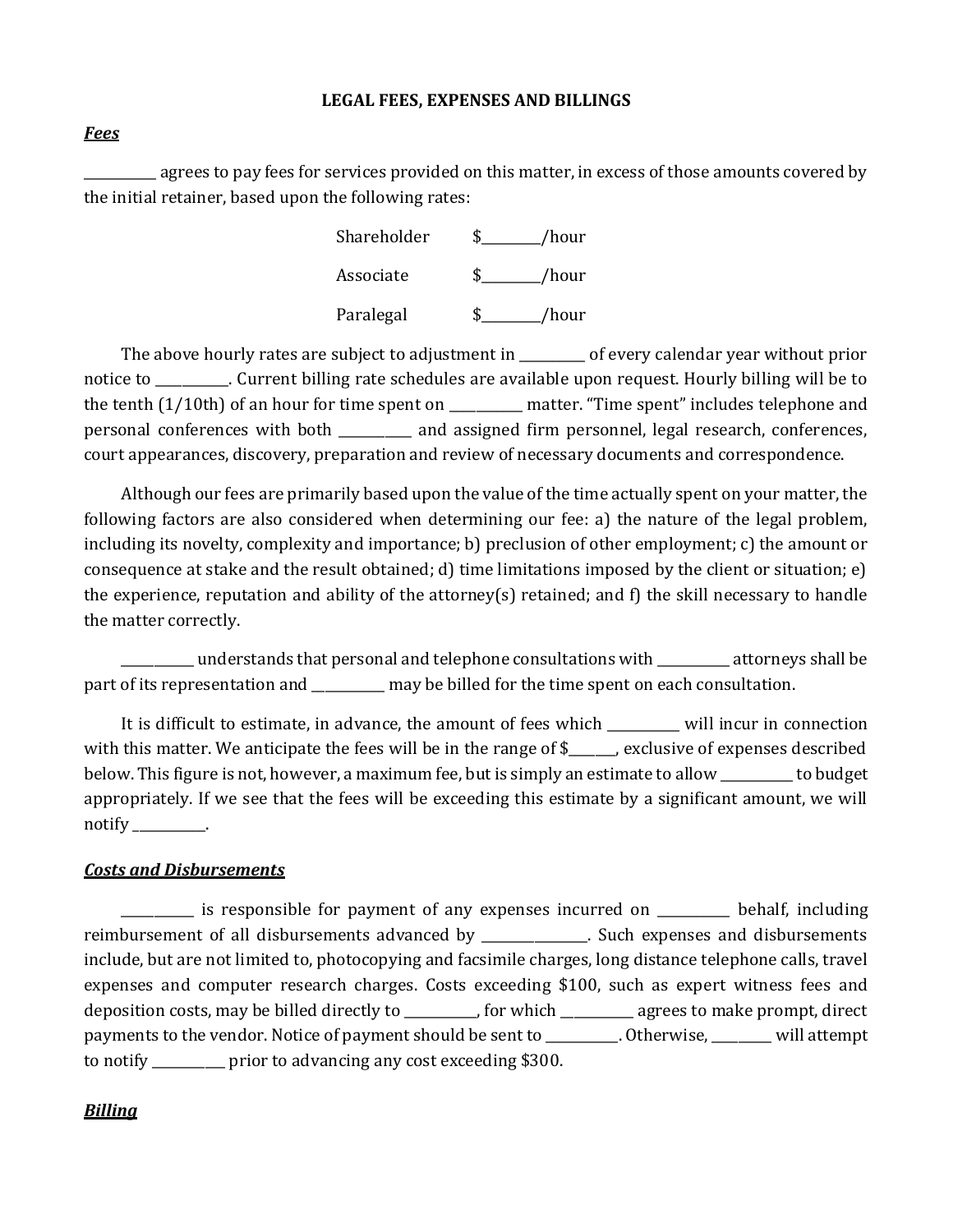Itemized statements of services and disbursements will be sent to \_\_\_\_\_\_\_\_\_\_\_ monthly, with payment to be made within thirty (30) days of the invoice date. The reserves the right to charge \_\_\_\_\_\_\_\_\_\_\_ interest, not to exceed % \_\_\_\_ per annum, on any bill outstanding for more than thirty (30) days. If \_\_\_\_\_\_\_\_\_\_\_ has any questions regarding the billing format or any information contained therein, please contact me or my secretary. Otherwise, we assume everything is satisfactory.

### **ASSIGNMENT OF FIRM PERSONNEL**

I will be primarily responsible for the supervision of Ten are matter, but is hiring \_\_\_\_\_\_\_\_\_\_\_, not me individually. If necessary, I reserve the right to draw upon the talent and expertise of other partners and associates within the firm and to utilize paralegal staff to handle ministerial tasks.

## **WITHDRAWAL**

\_\_\_\_\_\_\_\_\_\_\_ has the right to terminate our agreement at any time, subject to payment of any final billings. Conversely, extending reserves the right to withdraw from representation, subject to the ethical restrictions imposed upon us by the applicable Rules of Professional Responsibility. If \_\_\_\_\_\_\_\_\_\_\_ chooses to terminate representation, reasonable notice will be given to \_\_\_\_\_\_\_\_\_\_\_.

# **BINDING AGREEMENT**

The foregoing represents the entire agreement between \_\_\_\_\_\_\_\_\_\_ and \_\_\_\_\_\_\_\_. By signing below, LICT UPS Agreement has been carefully reviewed by its President, LICR acknowledges that this Agreement has been carefully reviewed and its content understood and \_\_\_\_\_\_\_\_\_ agrees to be bound by all of its terms and conditions. Furthermore, \_\_\_\_\_\_\_\_\_\_ acknowledges that \_\_\_\_\_\_\_\_\_ has made no representations to \_\_\_\_\_\_\_\_\_ regarding the outcome of the legal matter for which \_\_\_\_\_\_\_\_\_\_\_ has been retained.

If this Agreement reflects \_\_\_\_\_\_\_\_\_\_\_ understanding of our relationship, please sign and return the enclosed duplicate copy. In conformance with firm policy, we cannot commence work upon your matter until we have received both this executed Agreement and the retainer.

\_\_\_\_\_\_\_\_\_\_\_\_\_\_\_\_\_\_\_\_\_\_\_\_\_\_\_\_\_\_\_\_\_

Thank you again for this opportunity to be of service to \_\_\_\_\_\_\_\_.

Sincerely,

[Name]